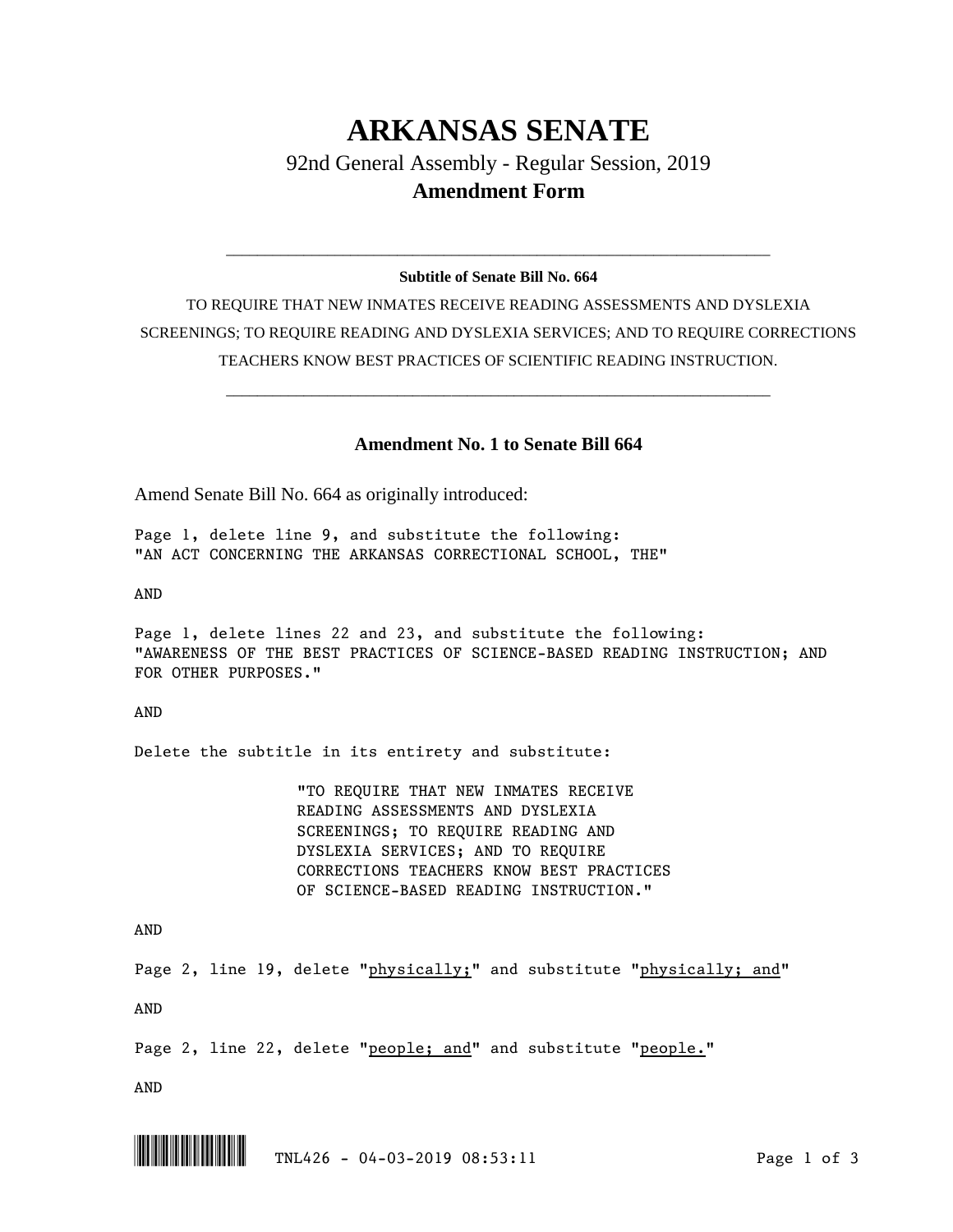Page 2, delete lines 23 through 25

#### AND

Delete Section 2 in its entirety, and substitute the following: "SECTION 2. Arkansas Code Title 12, Chapter 29, Subchapter 3, is amended to add an additional section to read as follows: 12-29-311. Dyslexia screening — Science of reading — Intervention services. The superintendent of the Arkansas Correctional School shall: (1) Promulgate rules that require: (A) Teachers within the Arkansas Correctional School to have and demonstrate awareness of the best practices of scientific reading instruction as required under the Right to Read Act, § 6-17-429; (B) Each inmate who does not have a high school diploma or its equivalent receive: (i) A reading proficiency-level assessment; and (ii)(a) Dyslexia screening administered with fidelity, as defined under § 6-41-602. (b) If the Arkansas Correctional School provides dyslexia intervention to an inmate who demonstrates under subdivision  $(1)(B)(ii)(a)$  of this section that the inmate is reading below the proficiency level required to be a high-functioning reader, the dyslexia intervention the Arkansas Correctional School provides shall be evidencebased and consistent with science-based research specifically tailored to addressing dyslexia; and (C) A process be established by which new-intake inmates are: (i) Assessed and administered a dyslexia screening with fidelity, as defined under § 6-41-602; and (ii) Provided dyslexia intervention with fidelity, as defined under § 6-41-602, that is evidence-based and consistent with science-based research specifically tailored to addressing dyslexia; and (2) Submit a plan to the Department of Correction that allows inmates to voluntarily receive: (A) A reading proficiency-level assessment; (B) Dyslexia screening administered with fidelity, as defined under § 6-41-602; and (C) Reading instruction that is consistent with the science of reading, as provided under the Right to Read Act, § 6-17-429. SECTION 3. DO NOT CODIFY. Temporary language. (a) The superintendent of the Arkansas Correctional School shall comply with: (1) Section 12-29-311(1) by January 1, 2020; and (2) Section 12-29-311(2) by October 1, 2020. (b)(1) When adopting the initial rules to implement § 12-29-311, the final rule shall be filed with the Secretary of State for adoption under §  $25 - 15 - 204(f):$ (A) On or before January 1, 2020; or

(B) If approval under § 10-3-309 has not occurred by